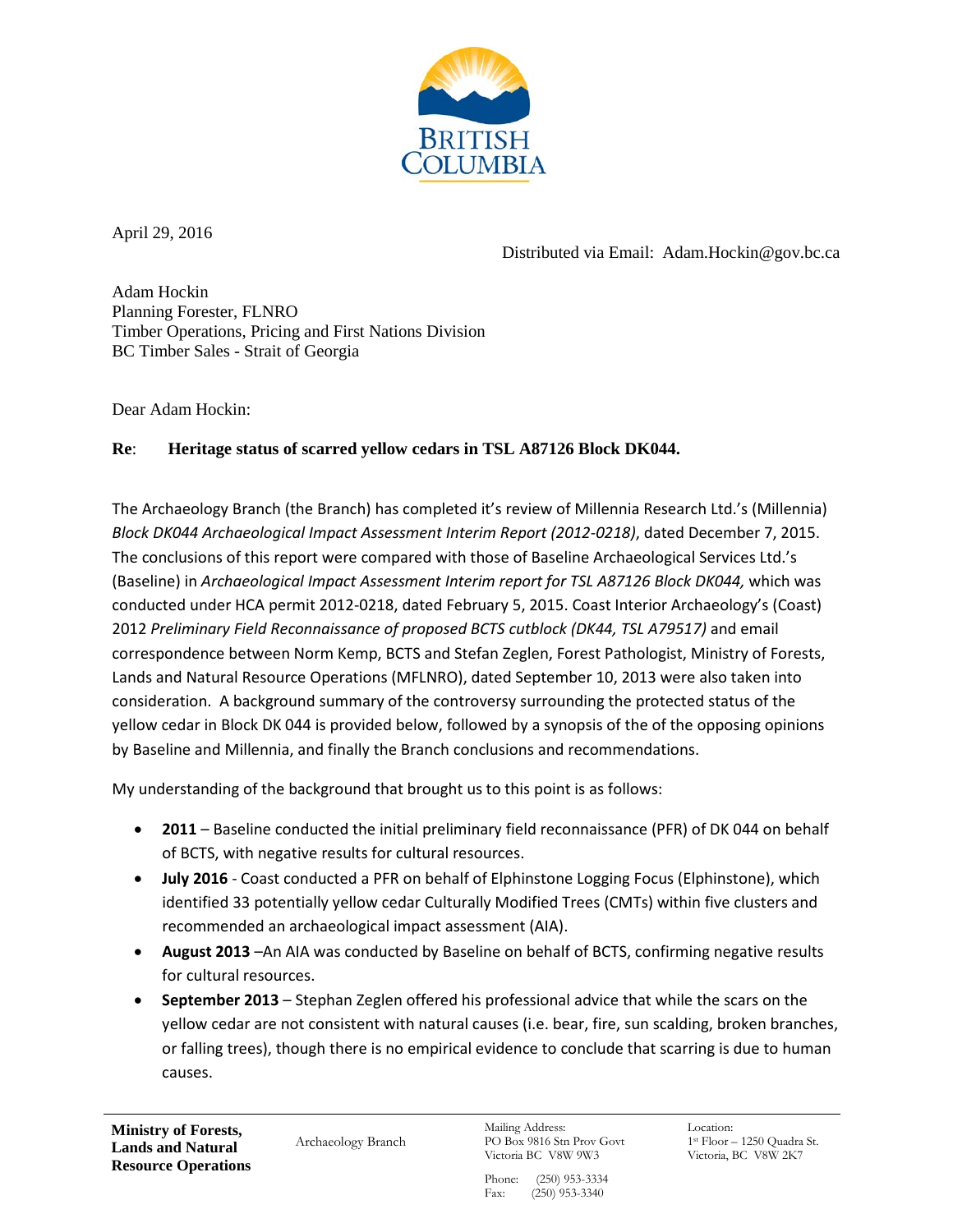## Page 2

- **September 17, 2015** Baseline collected seven samples of scarred yellow cedars for analysis under permit 2012-0218. The results of the study concluded that the scars are most likely natural.
- **September 9, 2015** Bush and Company Law Office, on behalf of Baseline, submitted a letter to Morley Eldridge at Millennia instructing them that they are on notice to ensure their forthcoming review of Baseline's work complies with the provision of the BCAPA.
- **November 7, 2015** Millennia obtained the CMT stem rounds for analysis.
- **December 7, 2015** Millennia's analysis of Baseline's original assessment concluded that the scars are most likely cultural.

| <b>Natural Scarring (Baseline's Conclusion)</b>    | <b>Cultural Scarring (Millennia's Conclusions)</b>    |
|----------------------------------------------------|-------------------------------------------------------|
| Modeled as low potential based on distance from    | Model fails to consider ethnographically recorded     |
| streams, coast line and elevation.                 | yellow cedar harvesting locations and recorded        |
|                                                    | CMT sites are similar to the location and terrain at  |
|                                                    | this location. The cultural value of yellow cedar led |
|                                                    | people to remote locations to harvest it's bark.      |
| Scar samples produces dates of 436-656 BP, it is   | The lack of more recent scar dates is more likely a   |
| more logical to expect a date range of 150-200     | result of change in cultural patterns, as opposed to  |
| years.                                             | a reflection of natural processes.                    |
| Morphological similarities between possible        | Concurs that yellow cedar responds differently to     |
| cultural scars and definite natural scars are      | injury than western red cedar, however analysis of    |
| ambiguous and do not provide a good criteria for   | the stem round samples while not "classically"        |
| determining origin of scaring.                     | cultural, still concluded that there are observable   |
|                                                    | morphological differences between the natural         |
|                                                    | and cultural scarring.                                |
| Scarring is present on 69% of total tree stand, an | The presence of naturally scarred trees should not    |
| indication of a natural process in effect.         | be used as evidence for the absence of culturally     |
|                                                    | scared trees.                                         |
| Yellow cedar is not the dominant timber type (33%  | 33% of tree stand in this block being yellow cedar    |
| based on # of stems in cruise plots).              | is abundant enough to justify the trip to remote      |
|                                                    | locations.                                            |

## **Table 1: Comparison Summary of Baseline's and Millennia's conclusions:**

The Branch's position is that the scarred yellow cedars in Block DK044 while not definitively proven to be cultural, the evidence on balance supports the argurment for they being CMTS subject to the *Heritage Conservation Act*. This determination takes into account:

1) The opinion offered by MFLNRO forest pathologist concluded that the yellow cedar scars are not natural;